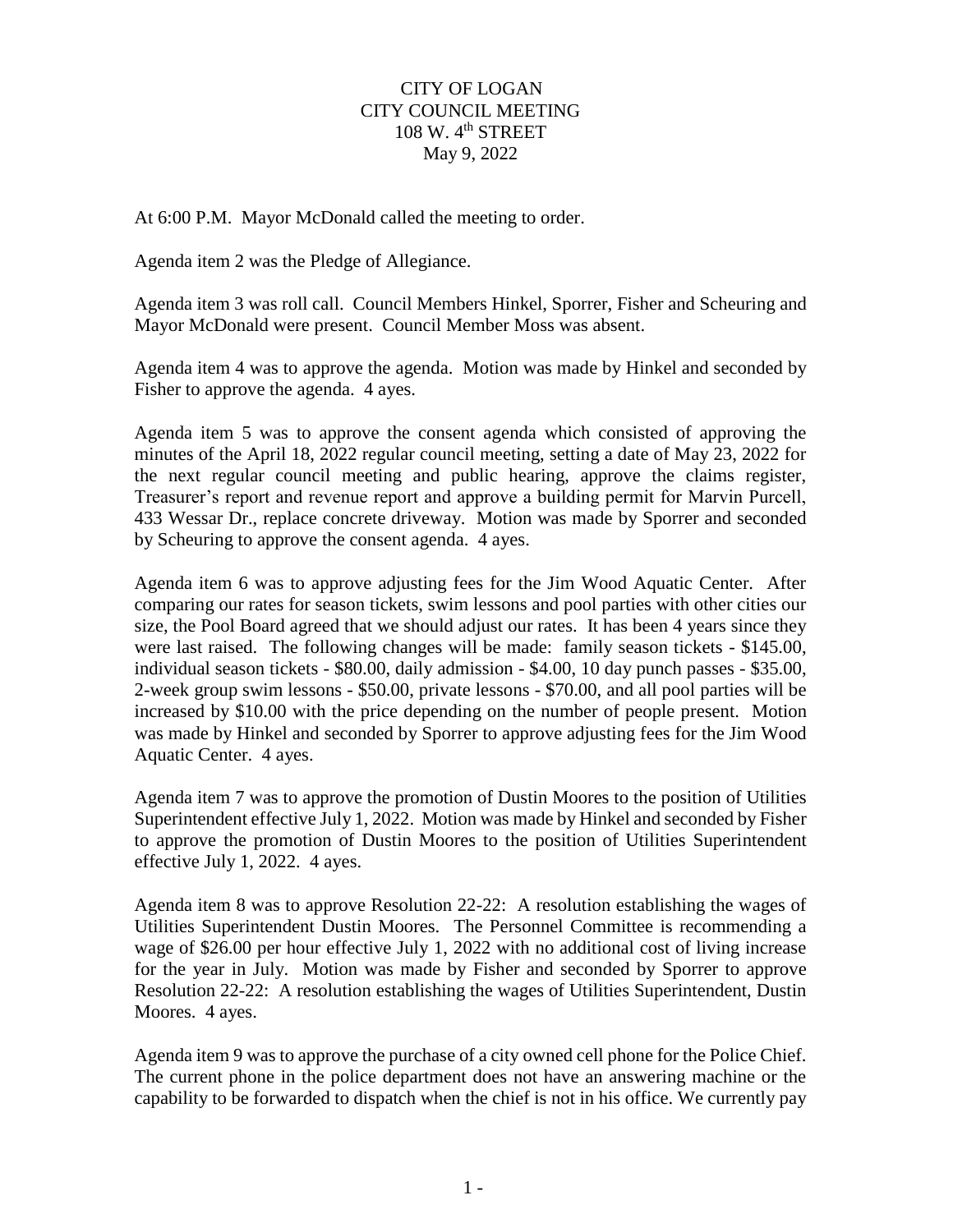\$40 a month to the chief for his phone, which should about even out if we stop that payment and add a phone to his air card plan through Verizon. Motion was made by Hinkel and seconded by Scheuring to approve the purchase of a city owned cell phone for the Police Chief. 4 ayes.

Agenda item 10 was to decide on Police Department office relocation to Community Center Youth Room. Chief Cavalier had asked the council if he could move his office into the youth room for various reasons at the last council meeting. Nothing was decided at that time because Mat Gross, a member of the scout troop, asked if the scout leaders could weigh in on the decision and Chief Cavalier was supposed to get some pricing on what it would cost to make this change. Representing the scout troop at the meeting were Ed Gambs, Dave Wiener and Sherry Frazier. Their concerns with this change were that the scouts would have to go outside and then come in the front door to use the restroom. Scout laws also require that there have to be two leaders with the scouts at all times, which means they would have to have four leaders at their meetings to cover this rule if anyone were to leave the meeting room to use the restroom. One of the issues that the Chief has with the present situation is that he says the walls are not soundproof. At this time, the council went to the police department to test this. When they came back, Mayor McDonald stated that a couple of council members had ideas since the last meeting on how to resolve this issue. Council Member Fisher thinks the youth room is only used for a couple of hours a week, and it could be used for a permanent office which would be a better use of the space. She likes having council meetings in the community center, and she feels that the police office could move to the youth room and the council room could be used for the youth. The present police department could have a table and chairs for any private meetings and also be used for storage. Council Member Scheuring asked if it would be a problem that people in the hallway might hear conversations coming from the police department if it were in the youth room. The chief said he wasn't worried about it. Dave Wiener expressed his concern about protecting the conference table when the scouts do their projects. Council Member Sporrer suggested that we put up a wall in front of the front counter in City Hall and make a hallway to the present police department. The problem with that would be if anyone would need to come in to City Hall, they would have to go behind the Deputy Clerk's desk where there might be things that are confidential. Clerk Winther asked about permanently sealing the door between City Hall and the Police Department. The Chief stated that if we did that, he would have to go outside to get to the restroom, and if the scouts don't want to do that he doesn't either. The Chief stated that he is the only law enforcement officer in Harrison County that doesn't have his own building. Motion was made by Hinkel and seconded by Sporrer to go with Kim's idea and move Zach's office to the youth room, move the youth room to the conference room and the old police office will be storage. This will be effective July 1, 2022. Hinkel, Sporrer and Fisher voted aye and Scheuring voted nay.

Agenda item 11 was to discuss employee raises. Clerk Winther provided several scenarios, and Mayor McDonald wants the Personnel Committee to decide what to do with them.

Agenda item 12 was to discuss the IDOT completed Environmental Assessment for the improvement of US 30 in the City of Missouri Valley. Mayor McDonald wanted the Council to be aware of this project.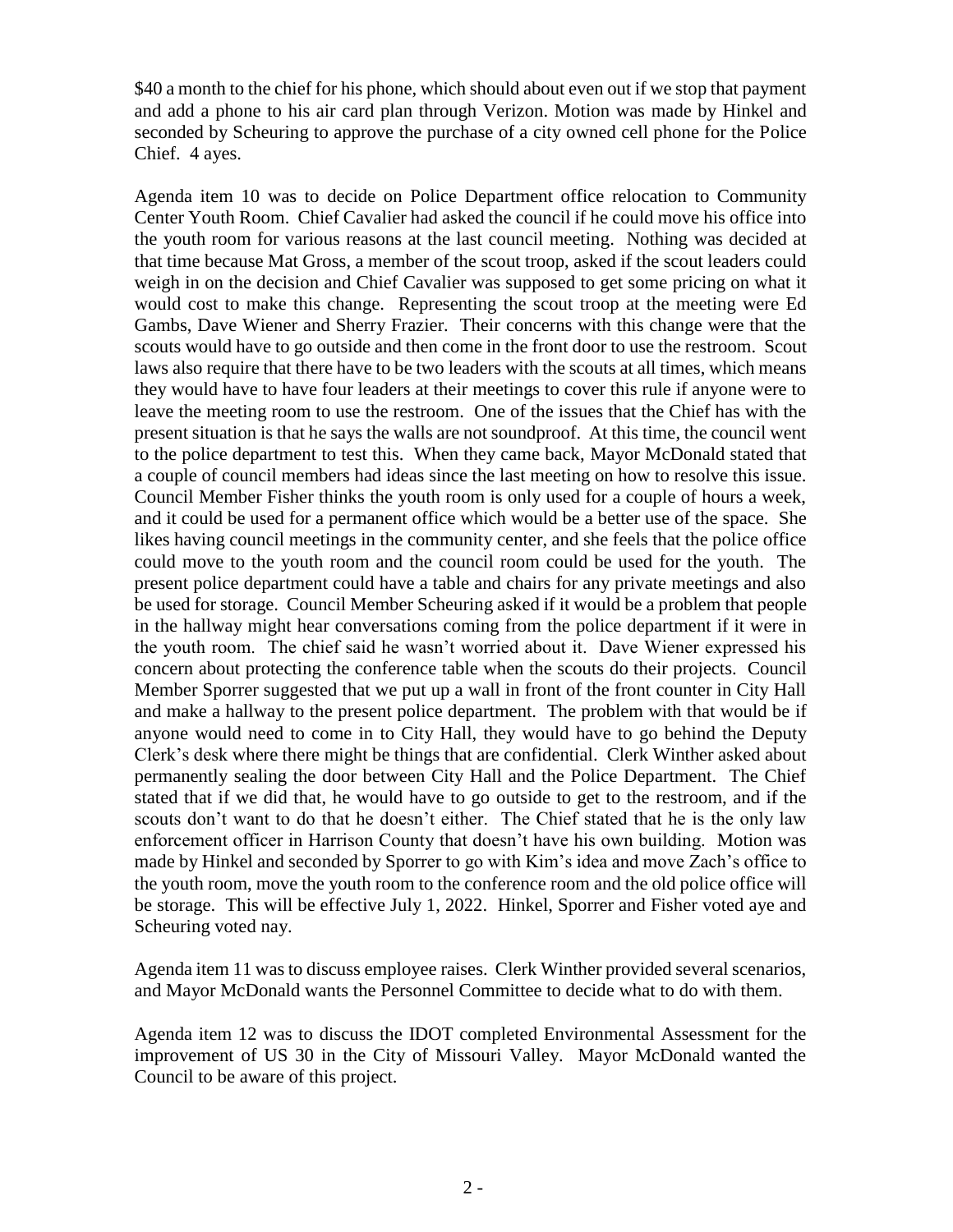Agenda item 13 was to approve setting a date of May 23, 2022 for a public hearing to hear comments for or against amending the FY 2021-2022 City Budget. Motion was made by Hinkel and seconded by Sporrer to approve setting a date of May 23, 2022 for a public hearing to hear comments for or against amending the FY 2021-2022 City Budget. 4 ayes.

Agenda item 14 was to discuss and make a recommendation to adjust water rates, sewer rates, utility bill due date, utility bill late payment penalty and customer deposits. Clerk Winther suggested that the minimum amount on water be increased by \$1.00, and the sewer minimum should remain the same. The price per thousand gallons of water and sewer will be increased by 7%. She suggested that we move the due date of our bills to the 15<sup>th</sup> of the month because the Postal Service is taking longer to get them delivered. With this change, the penalty amount will be raised from 1.5% to 5%. The amount of our deposits has not changed in over 20 years, and it was suggested by Clerk Winther that we should raise deposits for renters to \$150 and leave homeowners at \$100 for the purpose of collecting bad debt. The Council suggested that we make them both the same for simplicity. Clerk Winther will make these changes to the ordinances, and they will be on the next agenda for the first reading. These changes will be effective on July 1, 2022.

Agenda item 15 was the Clerk's report.

Agenda item 16 was citizen's questions/comments. There were none.

Agenda item 17 was to approve a motion to go into Closed Session according to Chapter 21.5(j) of the Iowa Code to discuss the purchase of particular real estate only where premature disclosure could be reasonably expected to increase the price the governmental body would have to pay for that property. At 8:34 P.M. motion was made by Hinkel and seconded by Scheuring to go into Closed Session according to Chapter 21.5(j) of the Iowa Code to discuss the purchase of particular real estate only where premature disclosure could be reasonably expected to increase the price the governmental body would have to pay for that property. 4 ayes.

At 9:12 P.M. motion was made by Hinkel and seconded by Sporrer to come out of closed session. 4 ayes. No decisions were made in closed session.

## CLAIMS

| <b>AMERICAN EXPRESS</b>              | <b>BOOKS</b>                   | \$298.25   |
|--------------------------------------|--------------------------------|------------|
| <b>AVESIS</b>                        | <b>INSURANCE</b>               | \$75.86    |
| <b>BAKER &amp; TAYLOR</b>            | <b>BOOKS</b>                   | \$132.59   |
| C & H HAULING                        | <b>JAN-MAR TRASH SERVICE</b>   | \$57.00    |
| <b>COUNSEL OFFICE &amp; DOCUMENT</b> | <b>COPIER</b>                  | \$34.36    |
| <b>COUNTRY HARDWARE</b>              | FASTENERS/ELBOW/PAINT SUPPLIES | \$285.36   |
| ELECTRIC PUMP INC                    | <b>REPAIR PUMP</b>             | \$1,166.44 |
| <b>FERGUSON WATERWORKS</b>           | <b>SEAL</b>                    | \$28.47    |
| G & R NIFTY                          | SEED PARKS/EROSION CONTROL     | \$480.00   |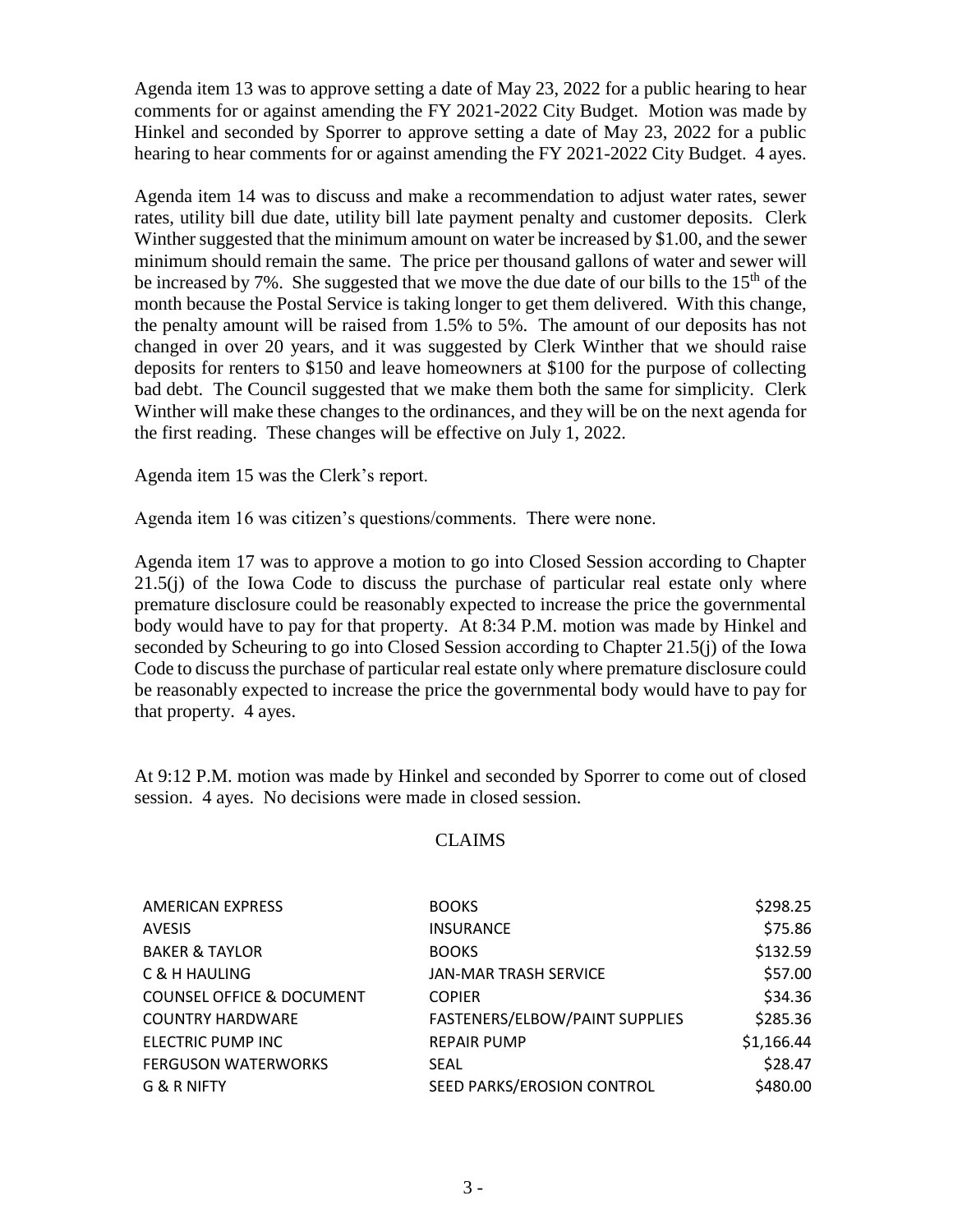| <b>GIS BENEFITS</b>               | <b>INSURANCE</b>               | \$258.53     |
|-----------------------------------|--------------------------------|--------------|
| HARR CO HUMANE SOCIETY            | 28E AGREEMENT                  | \$194.30     |
| <b>HARR CO LANDFILL</b>           | ASSESSMENT                     | \$3,355.00   |
| <b>LINDA HOGARTH</b>              | <b>DEPOSIT REFUND</b>          | \$55.72      |
| <b>HOLIDAY INN AIRPORT</b>        | SPRING 2022 IMFOA/WINTHER      | \$112.00     |
| IA DEPT OF REVENUE                | <b>WET/SALES TAX</b>           | \$1,402.00   |
| <b>IPERS</b>                      | <b>IPERS</b>                   | \$4,539.65   |
| KEIZER DETAILING                  | <b>CLEANING SERVICES</b>       | \$500.00     |
| <b>LOGAN AUTO SUPPLY</b>          | OIL/PUMP/FILTERS               | \$1,087.70   |
| <b>LOGAN CEMETERY ASSOCIATION</b> | YEARLY FEE                     | \$5,000.00   |
| <b>LOGAN HERALD OBSERVER</b>      | <b>SUBSCRIPTION</b>            | \$98.59      |
| <b>LOGAN PUBLIC LIBRARY</b>       | REIMBURSE                      | \$1,439.59   |
| <b>LOGAN SUPER FOODS</b>          | <b>FOOD</b>                    | \$240.23     |
| <b>LOGAN WATER DEPARTMENT</b>     | <b>DEPOSIT REFUND</b>          | \$144.28     |
| DAVID LOVELL                      | <b>LEASE OF LAND</b>           | \$1,250.00   |
| <b>DENNIS LOVELL</b>              | <b>LEASE OF LAND</b>           | \$1,250.00   |
| <b>LOGAN STATE BANK</b>           | PAYROLL TAXES                  | \$7,022.30   |
| MID AMERICAN ENERGY               | <b>UTILITIES</b>               | \$4,588.25   |
| MID AMERICAN RESEARCH CHEM        | <b>CHEMICALS</b>               | \$3,716.31   |
| <b>PLASTIC RECYCLING</b>          | PICNIC TABLE/TRASH RECEPTACLES | \$2,114.12   |
| POPULAR SUBSCRIPTION              | <b>SUBSCRIPTIONS</b>           | \$232.71     |
| REED'S SERVICE LLC                | <b>MOWER FLAT REPAIR</b>       | \$20.00      |
| REIMER, LOHMAN & REITZ            | <b>LEGAL FEES</b>              | \$356.01     |
| MICHAEL ROSE                      | <b>DEPOSIT REFUND</b>          | \$100.00     |
| <b>SCHUMACHER ELEVATOR</b>        | <b>ELEVATOR MAINTENANCE</b>    | \$189.20     |
| <b>SUPPLYWORKS</b>                | <b>SUPPLIES</b>                | \$179.16     |
| <b>T &amp; S ELECTRIC</b>         | HANG SIGN/HWY 30 & N 2ND AVE   | \$100.00     |
| THE OFFICE STOP                   | FILE CABINET/OFFICE SUPPLIES   | \$324.76     |
| <b>TREASURER IA</b>               | <b>STATE TAXES</b>             | \$1,182.00   |
| UPPER BOYER DRAINAGE              | <b>DRAINAGE TAX</b>            | \$57.94      |
| <b>UPS</b>                        | <b>SHIPPING</b>                | \$84.25      |
| UTILITY EQUIPMENT CO.             | <b>LIFTER</b>                  | \$235.00     |
| VANWALL EQUIPMENT                 | OIL                            | \$120.15     |
| <b>VEENSTRA &amp; KIMM, INC.</b>  | ENG SVCS/22 STR IMPROVEMENTS   | \$1,672.00   |
| <b>WARNER INSURANCE AGENCY</b>    | <b>INSURANCE</b>               | \$81,732.00  |
| WINDSTREAM                        | <b>TELEPHONES</b>              | \$804.99     |
| WINNELSON CO                      | WATER HEATER/PLUMBING SUPPLIES | \$2,148.04   |
| ANGELA WINTHER                    | MILEAGE/MEALS IMFOA            | \$200.55     |
|                                   | <b>TOTAL</b>                   | \$130,665.66 |
|                                   | PAYROLL THRU 5/5/2022          | \$21,140.33  |
|                                   | <b>CLAIMS TOTAL</b>            | \$151,805.99 |
| <b>FUND SUMMARY</b>               | <b>GENERAL FUND</b>            | \$77,798.71  |
|                                   | <b>LIBRARY FUND</b>            | \$1,217.59   |
|                                   | <b>ROAD USE FUND</b>           | \$11,422.06  |